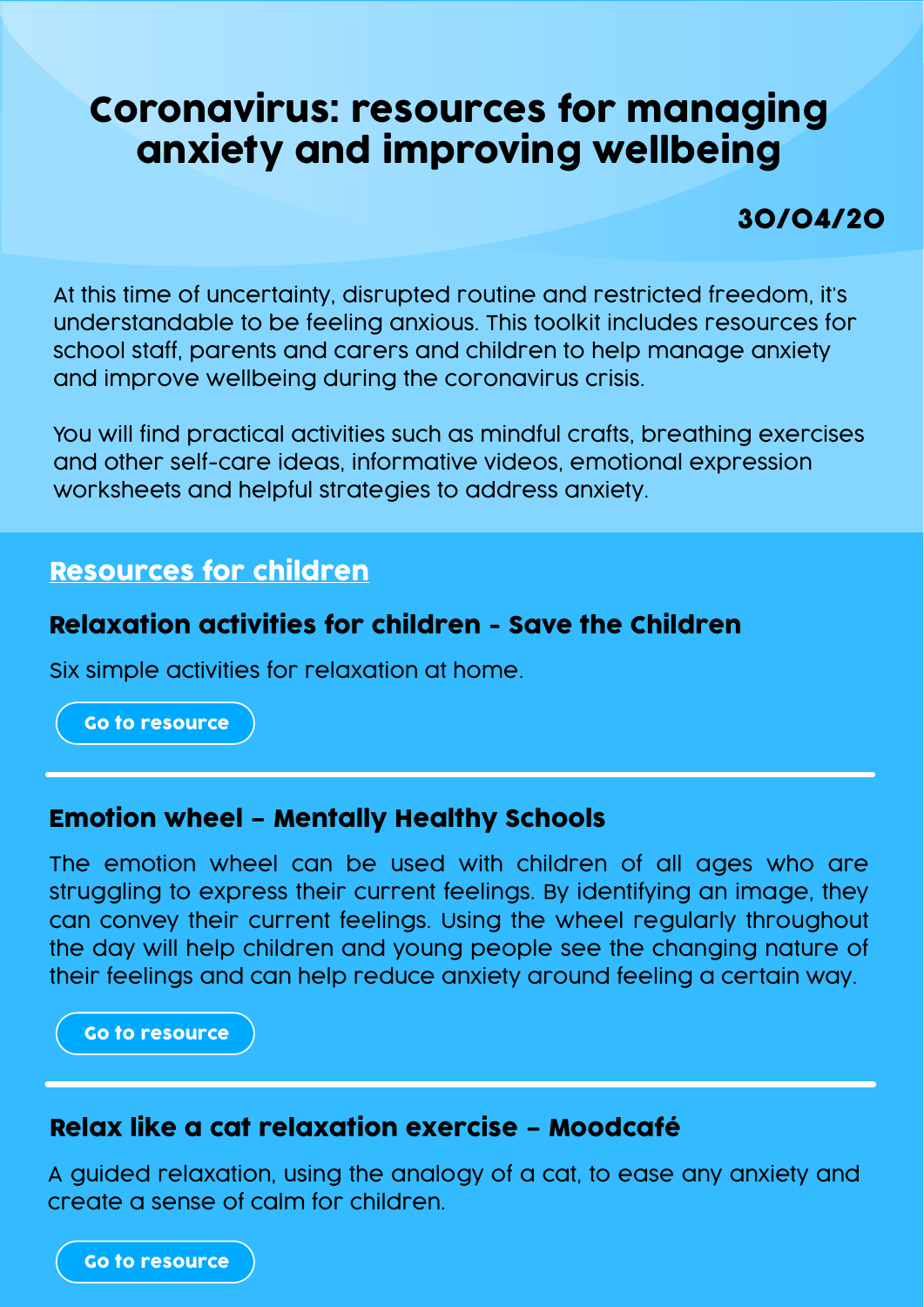# Emotional check-in - Mentally Healthy Schools

This resource supports children and young people to not only express their feelings but identify why they are feeling a particular way.

[Go to resource](https://www.mentallyhealthyschools.org.uk/resources/emotional-check-in?pdf=coronavirus-anxiety-toolkit)

#### Seven techniques for helping kids keep calm - CBeebies

Simple relaxation and mindfulness activities to do together with your children and help them learn to calm down when they feel stressed or anxious.

[Go to resource](https://www.bbc.co.uk/cbeebies/joinin/seven-techniques-for-helping-kids-keep-calm)

#### Self-care kit - NHS

This kit has lots of ideas for self-care for children, including mindful colouring, laughing out loud, breathing exercises, ways to express thoughts, a self soothe box and more creative activities.

[Go to resource](https://www.mentallyhealthyschools.org.uk/resources/self-care-kit?pdf=coronavirus-anxiety-toolkit)

#### Depression, anxiety and mental health - NSPCC

Advice on talking to a child worried about coronavirus, as well as noticing signs of depression or anxiety in children and how to help or get mental health support.

[Go to resource](https://www.nspcc.org.uk/keeping-children-safe/childrens-mental-health/depression-anxiety-mental-health/)

#### Anxiety thermometer - Mentally Healthy Schools

Using a feelings thermometer is a great tool to help children recognise what feelings they might be experiencing in any given moment.

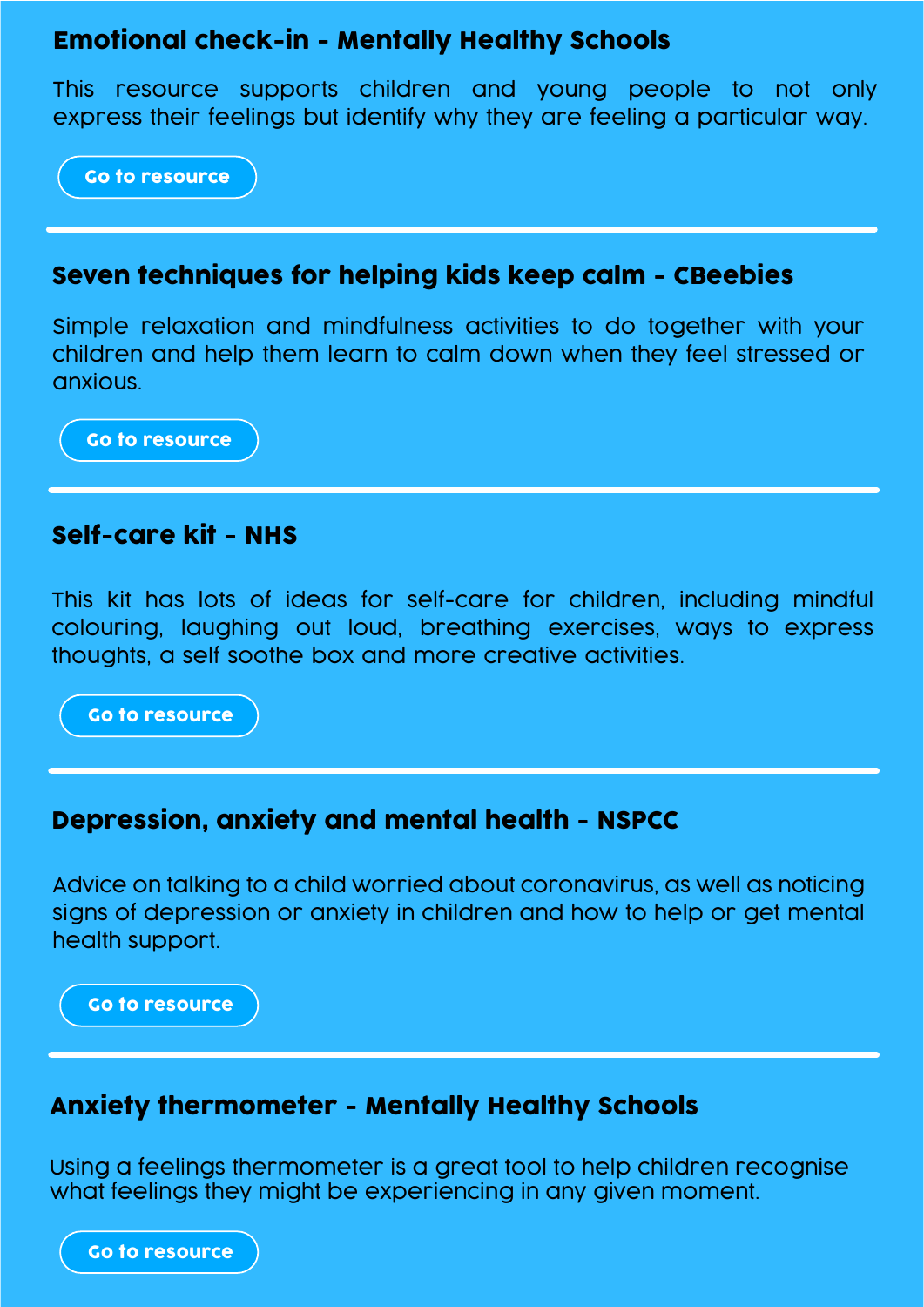# Coronavirus 14-day self-isolation activities – ELSA Support

A 14-day calendar of activities, including mindfulness, crafts and positive thinking, that can help boost wellbeing and keep children occupied in a proactive way.

[Go to resource](https://www.elsa-support.co.uk/coronavirus-14-day-self-isolation-activities/)

#### Sentence starters – Mentally Healthy Schools

Sentence starters can be useful prompts for children who are struggling to order their thinking or express the way they feel. Children and young people can use them to communicate verbally or to write down their thoughts and feelings. They can also be used to encourage students to identify actions they can take to support their wellbeing.

[Go to resource](https://www.mentallyhealthyschools.org.uk/resources/sentence-starters?pdf=coronavirus-anxiety-toolkit)

# MindUp For Families support pack - MindUp

MindUp have made some of the resources from their MindUp for Families course available, to help to support you and your family. These practices allow parents to develop a greater understanding of the brain, emotions and actions, and learn techniques and activities that can enhance the wellbeing of the whole family.

[Go to resource](https://mindup.org.uk/families/)

#### Wellbeing Through Sport activity programme - Team Mental **Health**

Team Mental Health and EdStart Sports Coaching have partnered to produce a range of fun 'Wellbeing Through Sport' activities to do at home. These can also be adapted for use in the schools supporting children who remain in education at this time.

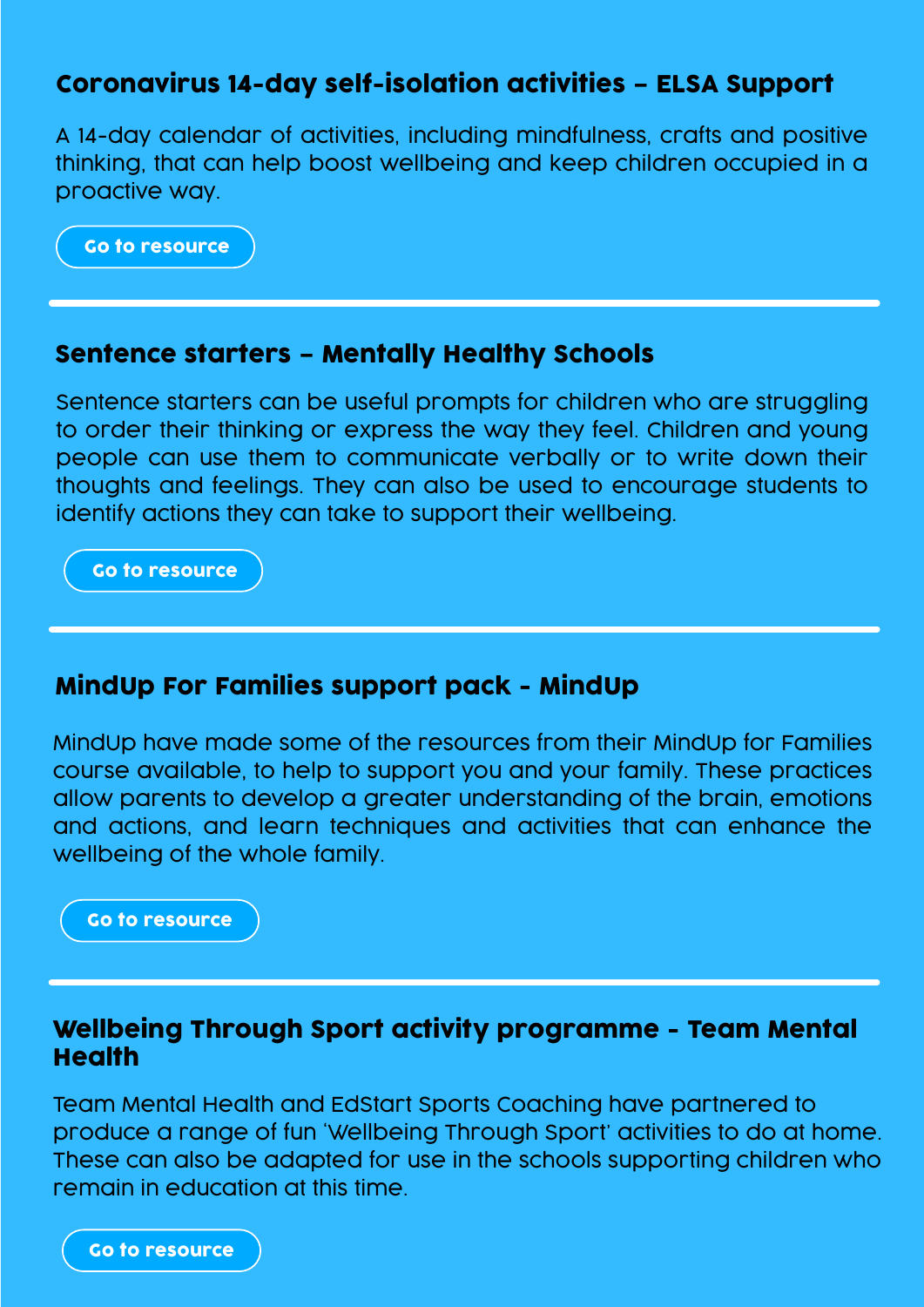# Resources for adults

# Helping children and young people to manage anxiety booklet - Anna Freud Centre

This guide offers approaches for school staff or parents and carers to help children and young people manage anxiety during this period.

[Go to resource](https://www.annafreud.org/media/11465/helping-cyp-manage-anxiety-apr2020-v3.pdf)

# Anxiety self-help guide - NHS Scotland

An online self-help guide for adults, using CBT to work through anxieties.

[Go to resource](https://www.nhsinform.scot/illnesses-and-conditions/mental-health/mental-health-self-help-guides/anxiety-self-help-guide)

## Five tips to look after yourself during coronavirus: teachers & education staff - Education Support

Education Support have developed five tips for teachers and education staff to maintain good wellbeing during this time.

[Go to resource](https://www.educationsupport.org.uk/resources/top-tips/5-tips-look-after-yourself-during-coronavirus-teachers-education-staff)

#### Q&A video: Helping children and young people manage anxiety - Anna Freud Centre

An expert panel answer questions from school and college staff about how to help children and young people manage anxiety related to coronavirus.

[Go to resource](https://www.facebook.com/AFNCCF/videos/556309118348880/)

#### Seven strategies for managing anxiety video – Education Support

This short video outlines seven key strategies to help teachers and education staff to manage anxiety during the coronavirus crisis.

[Go to resource](www.educationsupport.org.uk/resources/video/7-strategies-manage-anxiety-video)